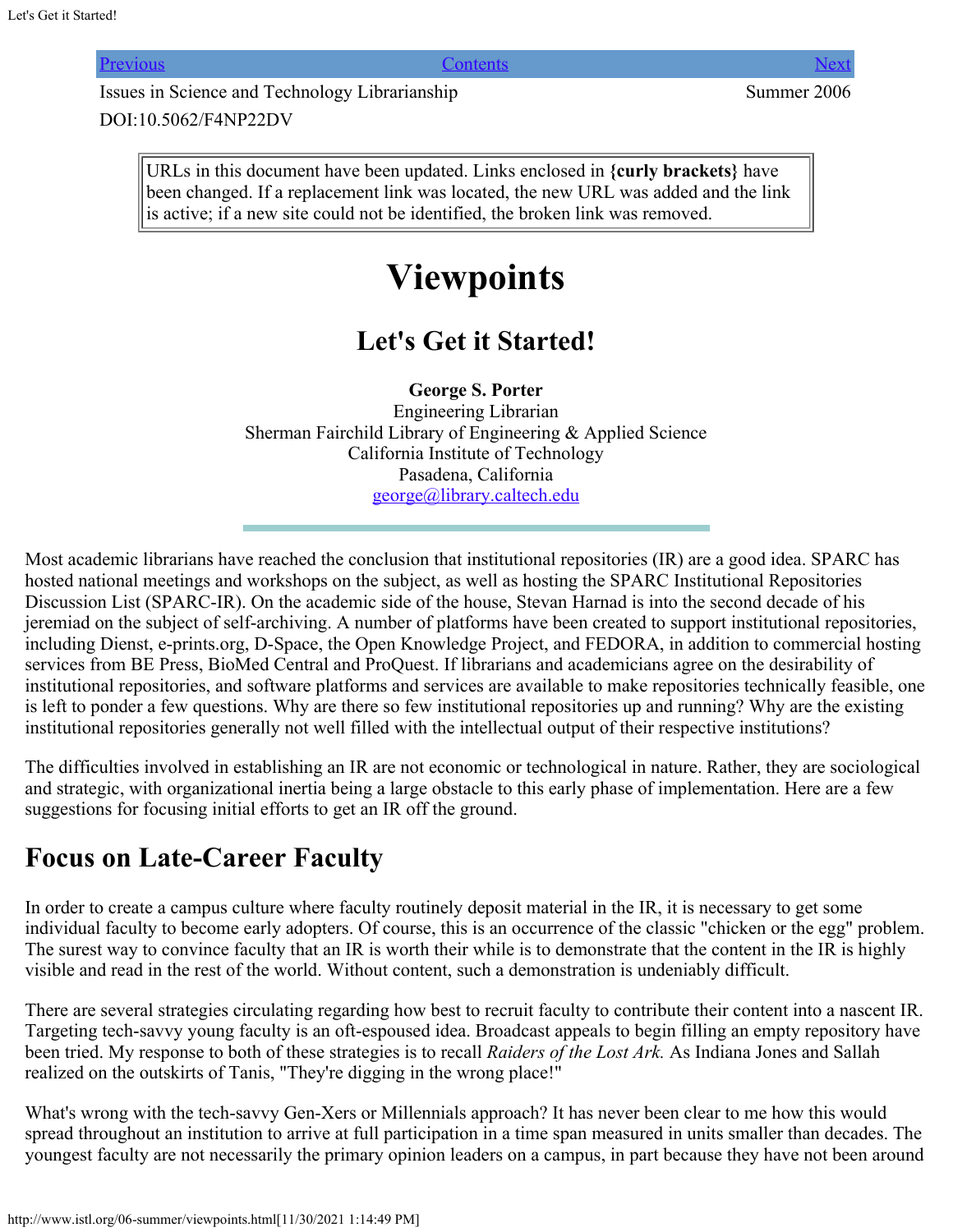long enough to have made sufficient connections to exert that kind of informal influence on a large scale. They are generally under tremendous pressure to establish their labs and research groups so that they can begin producing the research results which will advance them along the tenure track.

Why not pursue the "Build it and they will come" avenue? Broadcast requests to begin filling an empty IR are not likely to generate the groundswell of faculty support required to integrate IR participation into the DNA of the campus culture. The material doesn't spawn within the digital environment. Someone has to identify, describe (metadata), and deposit the material. The investment of time and effort, whether their own or that of their staff, is being requested as an article of faith.

The way to win over scientists and engineers is with data. Data will only be generated by having content in the IR. Pump priming or a pilot project, using library staff to get the initial critical mass of material into the IR, is necessary to demonstrate that content distributed through an IR will be read. With data in hand, a case could be argued on more than mere supposition.

At Caltech, the most enthusiastic early adopter was a late career professor who wanted to document his oeuvre. He compiled a complete bibliography and pursued clearances from the publishers. He approached the library about digitization and participation in the IR. The project has been so successful, he has moved on to documenting the career of one of his early mentors at Caltech.

I pursued permission to digitize a technical report series from an emeritus professor for almost four years. After he finally relented, the library had a better feel for the agreement language which would satisfy the concerns of the faculty. Additionally, we were able to produce better image PDFs than we had been at the beginning of the process. His acquiescence led to permission for the library to digitize two technical report series. He has also become an advocate for the IR as an enduring repository for individual faculty.

Perhaps a practical solution to the "chicken or the egg" issue is to try to actively engage late-career faculty. This may seem counter-intuitive to many librarians, since so many new library initiatives are pitched to and eagerly adopted by the newest generation of academicians. The senior faculty may view the proposition as a capstone/culmination/collected works project for their career. They are also more likely to have a large enough publishing portfolio -- many articles, technical reports or working papers, books -- that a critical mass of content could be collected from publishers with enlightened policies regarding author rights retention. Such an approach postpones the day when permissions must be actively sought to make further progress.

## **Focusing on content which is easy to incorporate into an IR (low-hanging fruit)**

While recruiting content is a major obstacle to the success of an IR, another critical component is the ability to distribute the material which an institution has produced and re-acquired. [SHERPA/ROMEO](http://www.sherpa.ac.uk/romeo.php) has been considered the preeminent compilation of journal publishers' policies with respect to preprint and postprint distribution, but it suffers a number of shortcomings as a tool to assist with an IR at an operational level. The mergers and acquisitions in the publishing industry muddy the waters, since the copyright holder today may not be the publisher of record at the time of release nor of the imprint today. Ascertaining a publisher's policy with respect to the version of a paper which an author contributes to an archive is a tedious and expensive process [[{John Ober, SPARC/ACRL Forum, ALA Midwinter 2006](http://sparc.arl.org/events/sparc-acrl-forum/ala06mw)}]. An effort is underway [[{ASEE ELD Scholarly Communication Committee](http://depts.washington.edu/englib/eld/scc.php)}] to address more specifically the policies and conditions of science and engineering journal publishers.

A limited number of publishers/publications permit the use of the as-published PDF to be harvested and uploaded to an IR. The peer-reviewed material which an institution has produced and published within these enlightened journals is the low hanging fruit. Begin harvesting the intellectual heritage of your institution from the material which presents the least difficulties with respect to publisher permissions. From an authoritative standpoint, it is hard to argue that the publisher's PDF is in some way inferior to a preprint or whatever ill-defined concept of post-print one cares to contemplate. The imprimatur of the journal, valued by both the publisher and the author, is (usually) quite clear in such